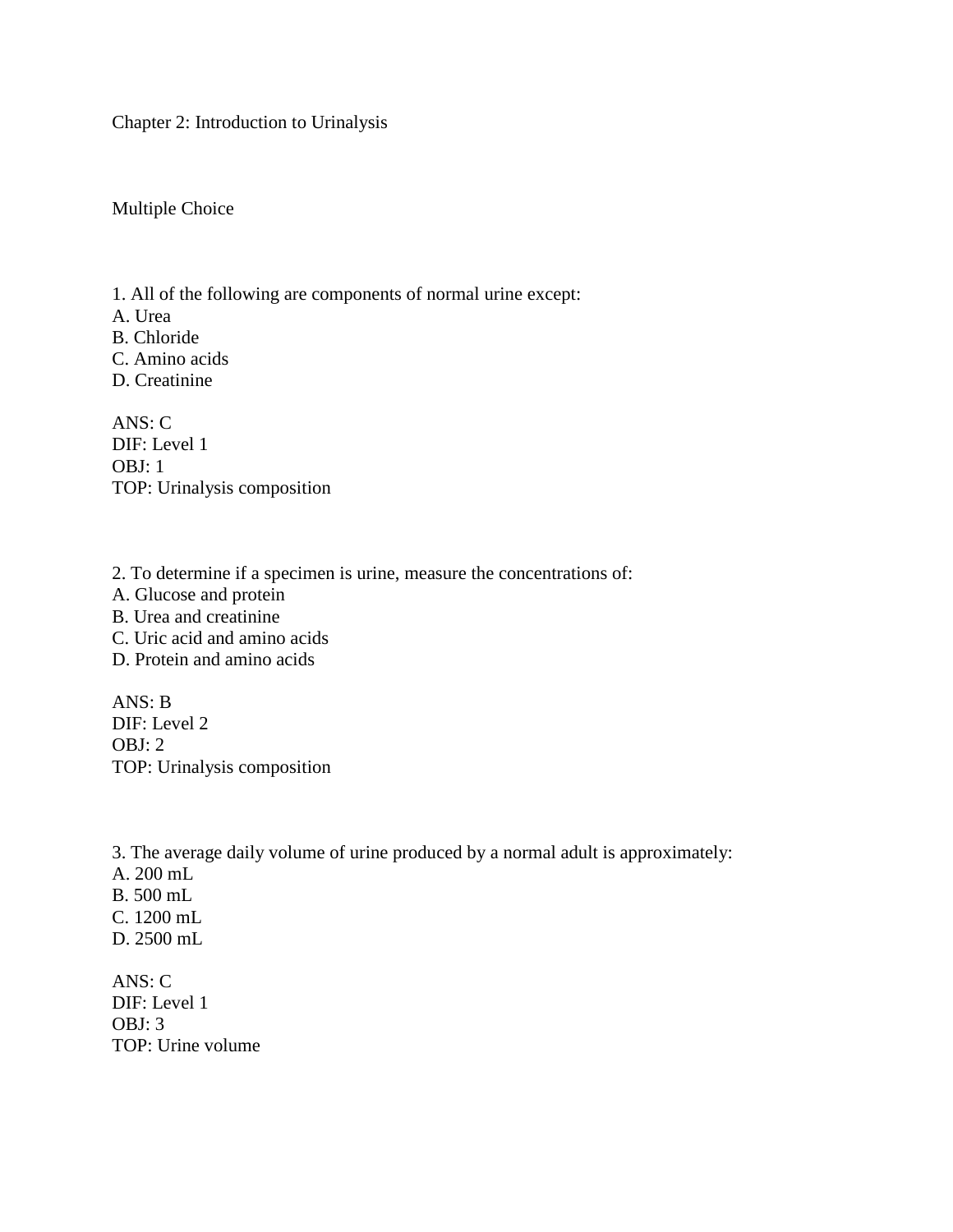4. A person exhibiting oliguria would have a urine volume of: A. 200 to 500 mL B. 600 to 1000 mL C. 1000 to 1500 mL D. more than 1500 mL

ANS: A DIF: Level 2 OBJ: 3 TOP: Urine volume

5. Which of the following terms is correctly matched with urine output? A. Anuria: 400 mL in 24 hours B. Oliguria: 1000 mL in 24 hours C. Polyuria: 3000 mL in 24 hours D. Nocturia: no urine output

ANS: C DIF: Level 1 OBJ: 3 TOP: Urine volume

6. The polyuria associated with diabetes mellitus is caused by:

A. The presence of excess glucose in the urine

B. A defect in the production of ADH (antidiuretic hormone)

C. The diuretic effect of insulin

D. Failure of the collecting duct to respond to ADH

ANS: A DIF: Level 2 OBJ: 3 TOP: Urine volume

7. Urine from a patient with diabetes insipidus has:

A. Decreased volume and decreased specific gravity

B. Decreased volume and increased specific gravity

C. Increased volume and increased specific gravity

D. Increased volume and decreased specific gravity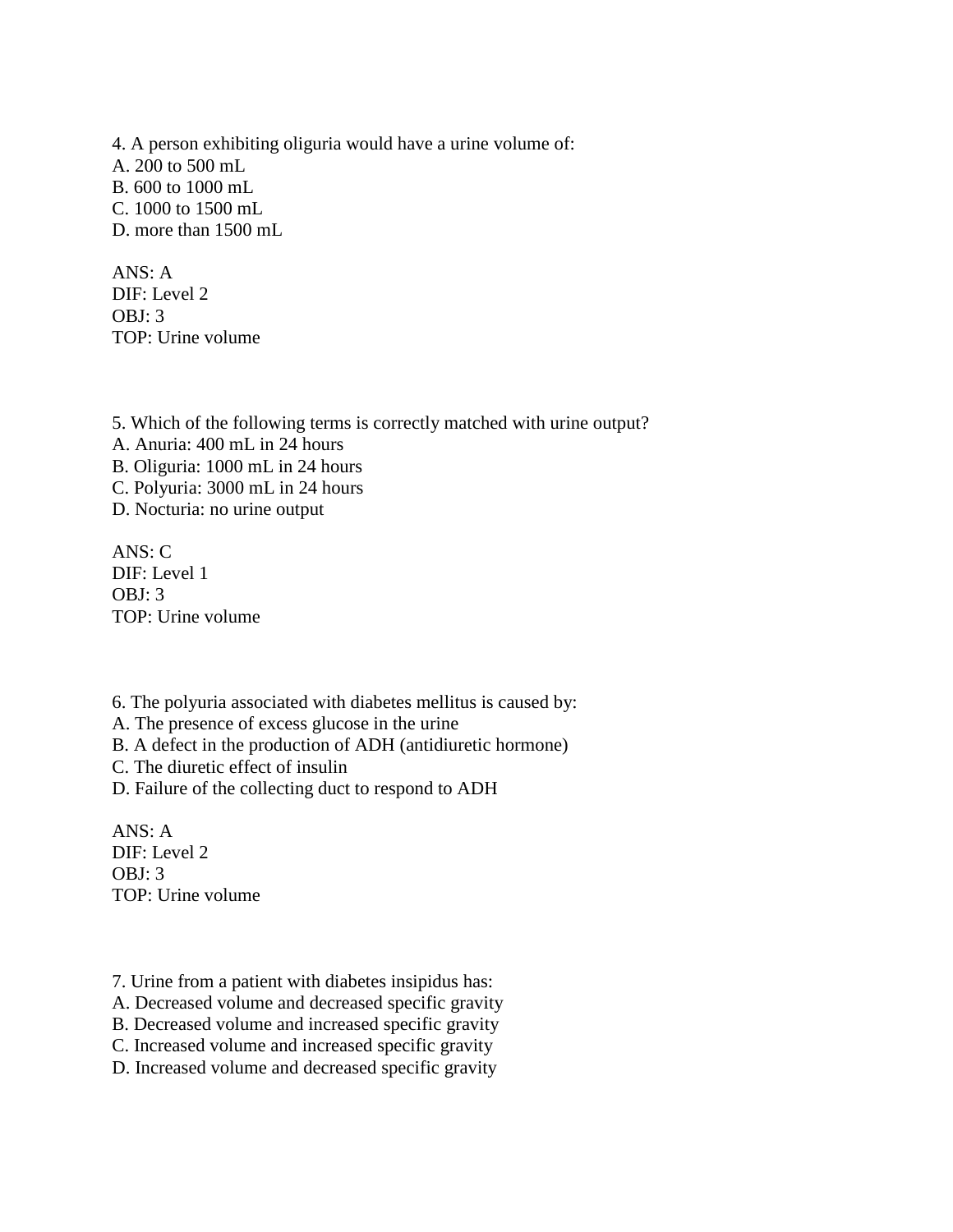ANS: D DIF: Level 2 OBJ: 3 TOP: Urine volume

8. A patient with polyuria shows a high specific gravity in the urine. The patient should be evaluated for:

A. Renal tubular acidosis B. Diabetes mellitus C. Diabetes insipidus

D. Prostatic infection

ANS: B DIF: Level 2 OBJ: 3 TOP: Urine volume

9. Persons taking diuretics can be expected to produce:

A. Anuria

- B. Polyuria
- C. Nocturia
- D. Oliguria

ANS: B DIF: Level 2  $OBI: 3$ TOP: Urine volume

10. A urine specimen may be rejected by the laboratory for all of the following reasons *except:*

- A. Nonmatching label and requisition form
- B. Specimen contaminated with feces
- C. Contamination on the exterior of the container

D. The container uses a screw-top lid

ANS: D DIF: Level 1 OBJ: 4 TOP: Specimen collection/handling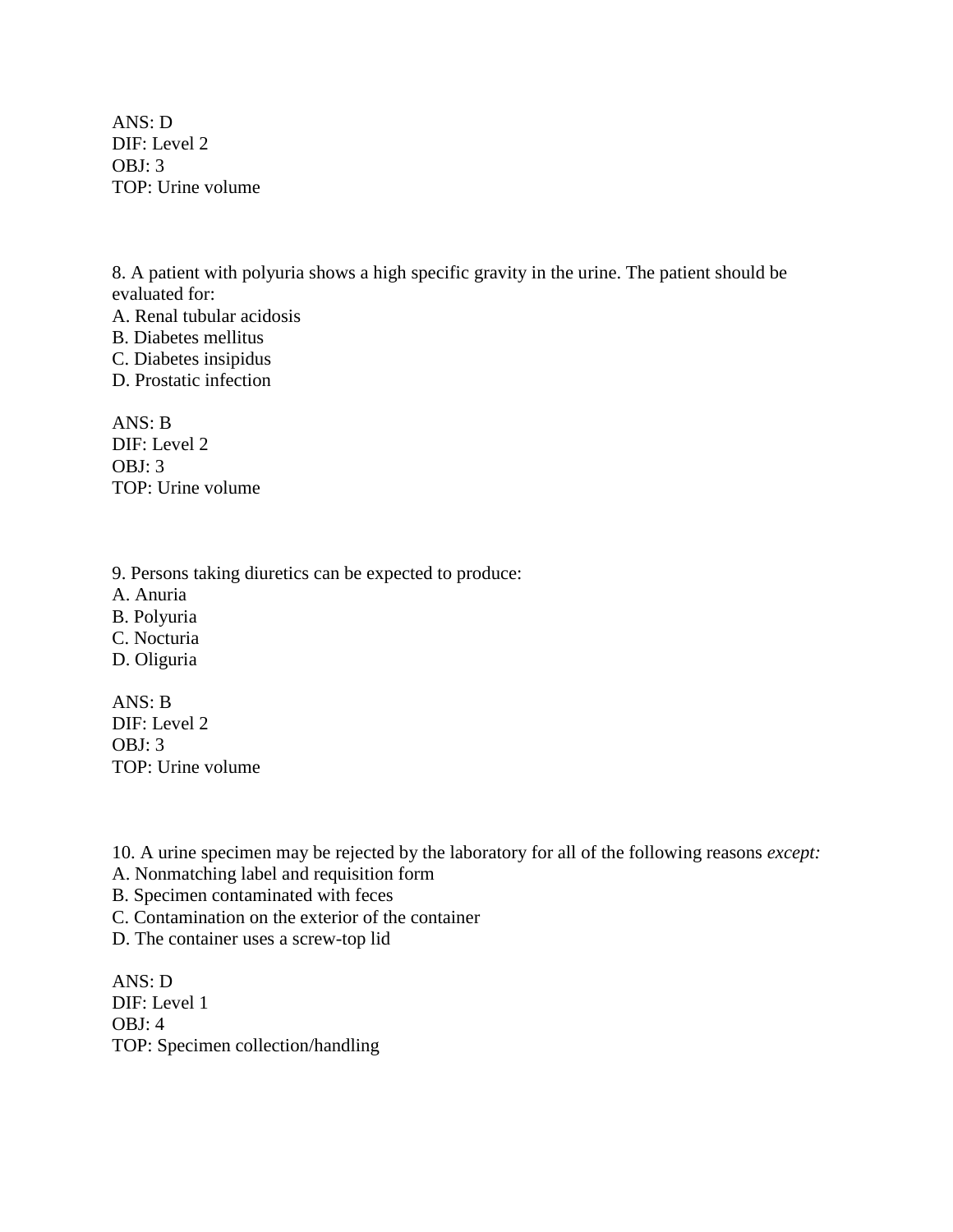11. An unpreserved urine specimen left at room temperature overnight will have decreased:

- A. Bacteria
- B. Specific gravity and pH
- C. Glucose and ketones
- D. Color and specific gravity

ANS: C DIF: Level 2 OBJ: 6 TOP: Specimen collection/handling

12. Which of the following will be *least* affected in an unpreserved specimen left at room temperature overnight?

- A. Bilirubin
- B. Urobilinogen
- C. Red blood cells
- D. Protein

ANS: D DIF: Level 2 OBJ: 7 TOP: Specimen collection/handling

13. Red blood cells will disintegrate more rapidly in urine that is: A. Concentrated and acidic B. Concentrated and alkaline C. Dilute and acidic D. Dilute and alkaline

ANS: D DIF: Level 1 OBJ: 7 TOP: Specimen collection/handling

14. The primary cause of the changes that take place in unpreserved urine is:

- A. Bacterial growth
- B. Excessive exposure to light
- C. Oxidation of chemical constituents
- D. Precipitation of crystals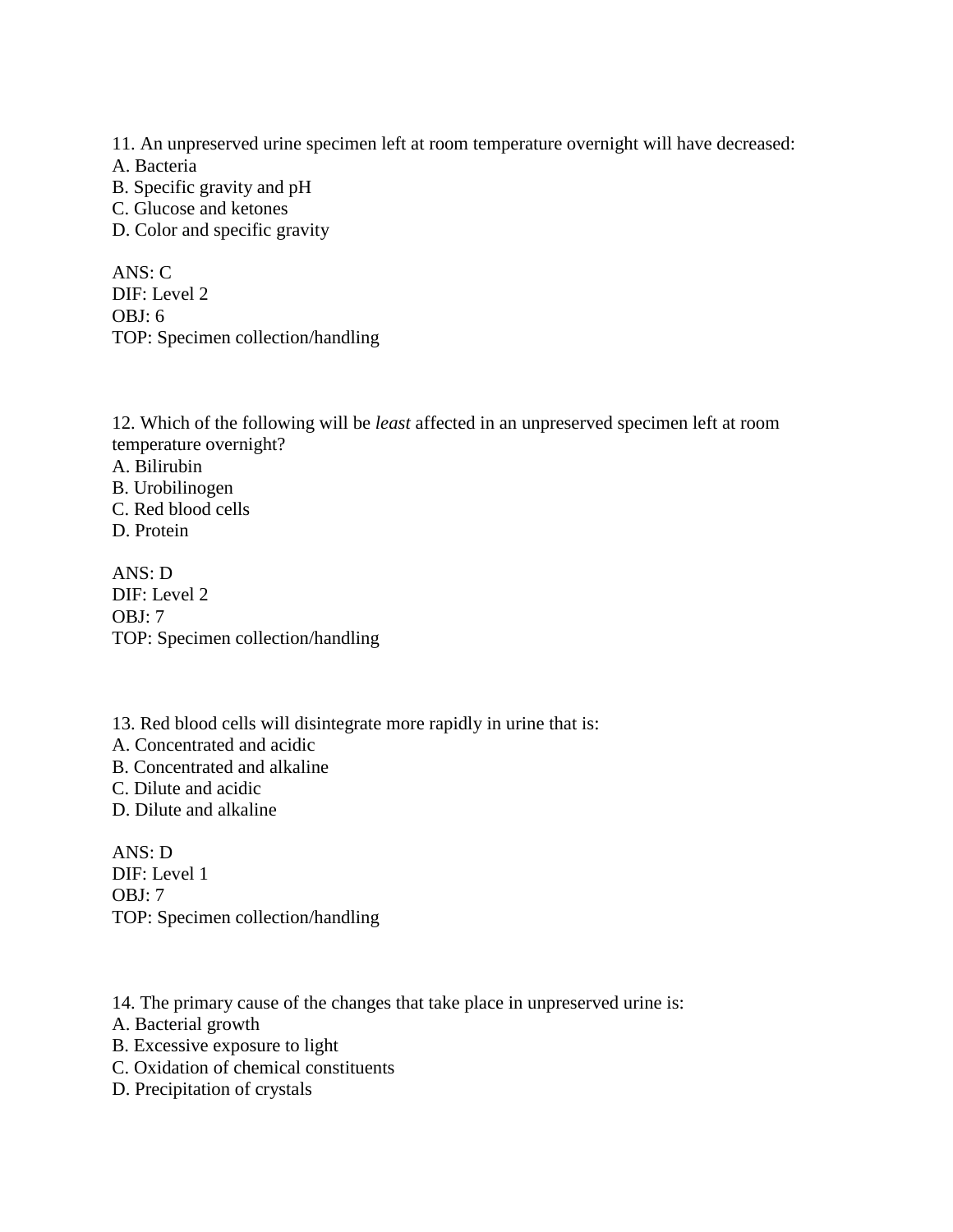ANS: A DIF: Level 2 OBJ: 8 TOP: Specimen collection/handling

15. Which of the following urine chemicals will deteriorate when exposed to light? A. pH B. Leukocytes esterase C. Bilirubin D. Specific gravity

ANS: C DIF: Level 2 OBJ: 7 TOP: Specimen collection/handling

16. Which of the following is *least* likely to occur if a urine specimen stands at room temperature for more than 2 hours?

A. Deterioration of formed elements

B. Increased bacteria

C. Decreased pH

D. Decreased glucose

ANS: C DIF: Level 1 OBJ: 7 TOP: Specimen collection/handling

17. A urine specimen for reagent strip glucose analysis can be preserved using all of the following methods *except:*

A. Refrigeration

B. Boric acid

C. Sodium fluoride

D. Commercial tablets

ANS: C DIF: Level 1 OBJ: 8 TOP: Specimen collection/handling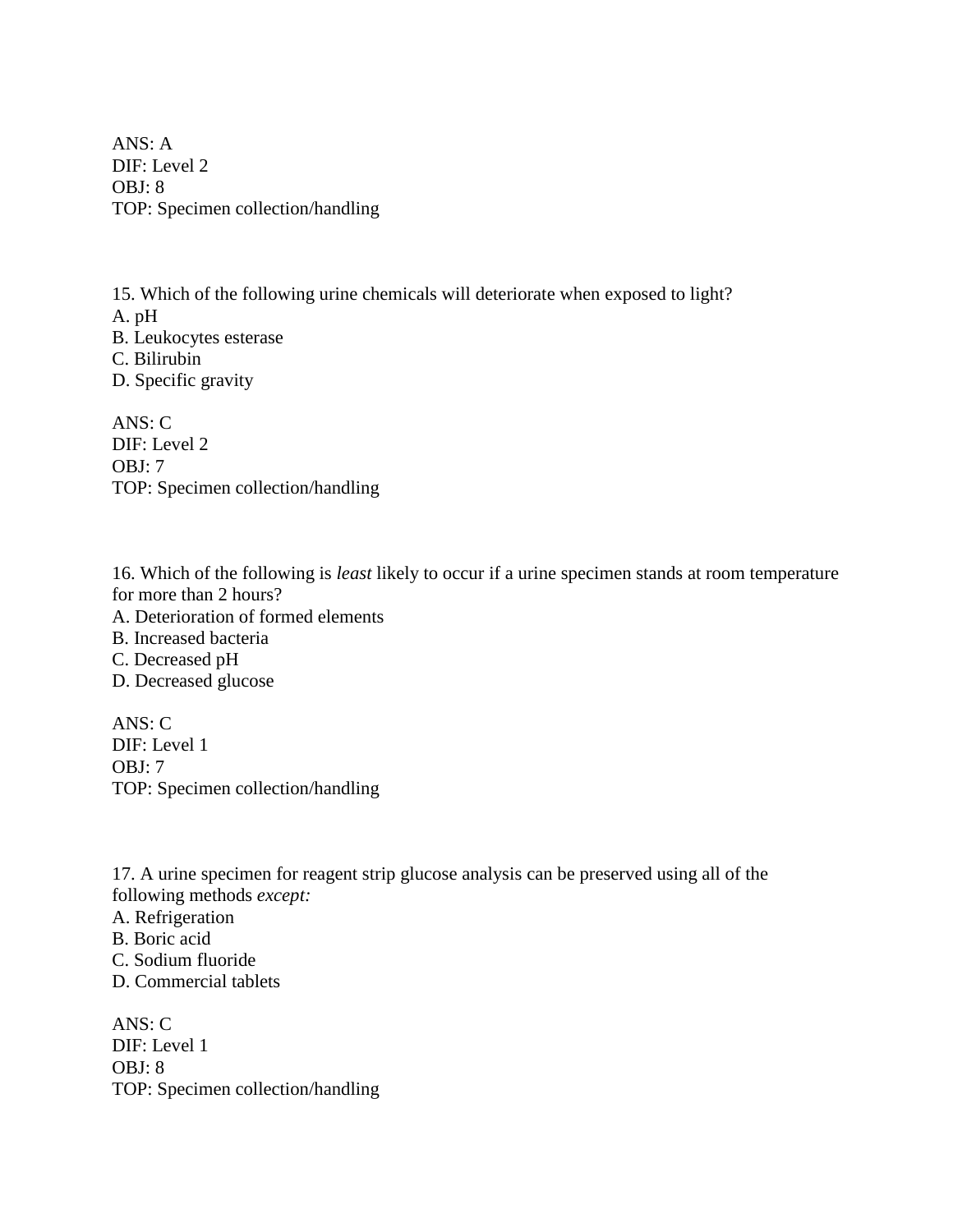18. A urine specimen containing a large amount of precipitated amorphous material may have been preserved using:

A. Refrigeration B. Phenol C. Formalin D. Toluene

 $ANS: A$ DIF: Level 2 OBJ: 7 TOP: Specimen collection/handling

19. In the laboratory, the preferred method of urine preservation is: A. Refrigeration B. Boric acid C. Sodium fluoride D. Commercial tablets

ANS: A DIF: Level 1 OBJ: 9 TOP: Specimen collection/handling

20. A specimen for routine urinalysis and culture can be preserved using:

- A. Sodium fluoride
- B. Boric acid
- C. Formalin
- D. Toluene

ANS: B DIF: Level 1 OBJ: 9 TOP: Specimen collection/handling

21. All of the following are good preservatives of urinary cellular elements *except:*

- A. Boric acid
- B. Formalin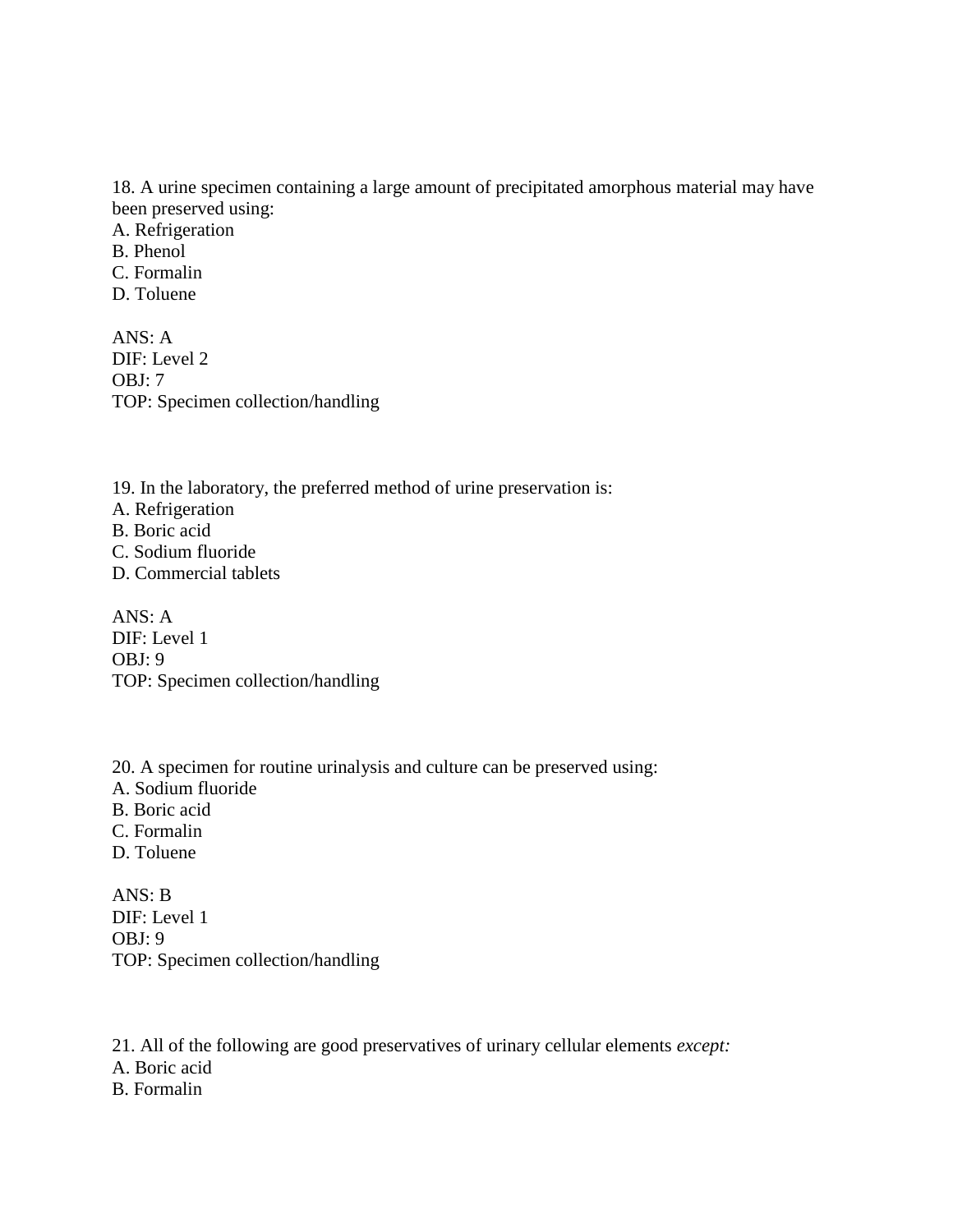C. Sodium fluoride D. Thymol

ANS: C DIF: Level 1 OBJ: 9 TOP: Specimen collection/handling

22. Before analysis, a refrigerated urine specimen must be: A. Warmed to  $37^{\circ}$ C B. Examined for crystal formation C. Examined for changes in color D. Returned to room temperature

ANS: D DIF: Level 1 OBJ: 9 TOP: Specimen collection/handling

23. The recommended specimen for routine urinalysis testing is the: A. Random specimen B. Timed specimen C. First morning specimen D. Catheterized specimen

ANS: C DIF: Level 1 OBJ: 11 TOP: Types of specimens

24. The required specimen for quantitative analysis of urinary constituents is the:

A. Midstream clean-catch specimen

B. First morning specimen

C. Random specimen

D. Timed specimen

ANS: D DIF: Level 1 OBJ: 11 TOP: Types of specimens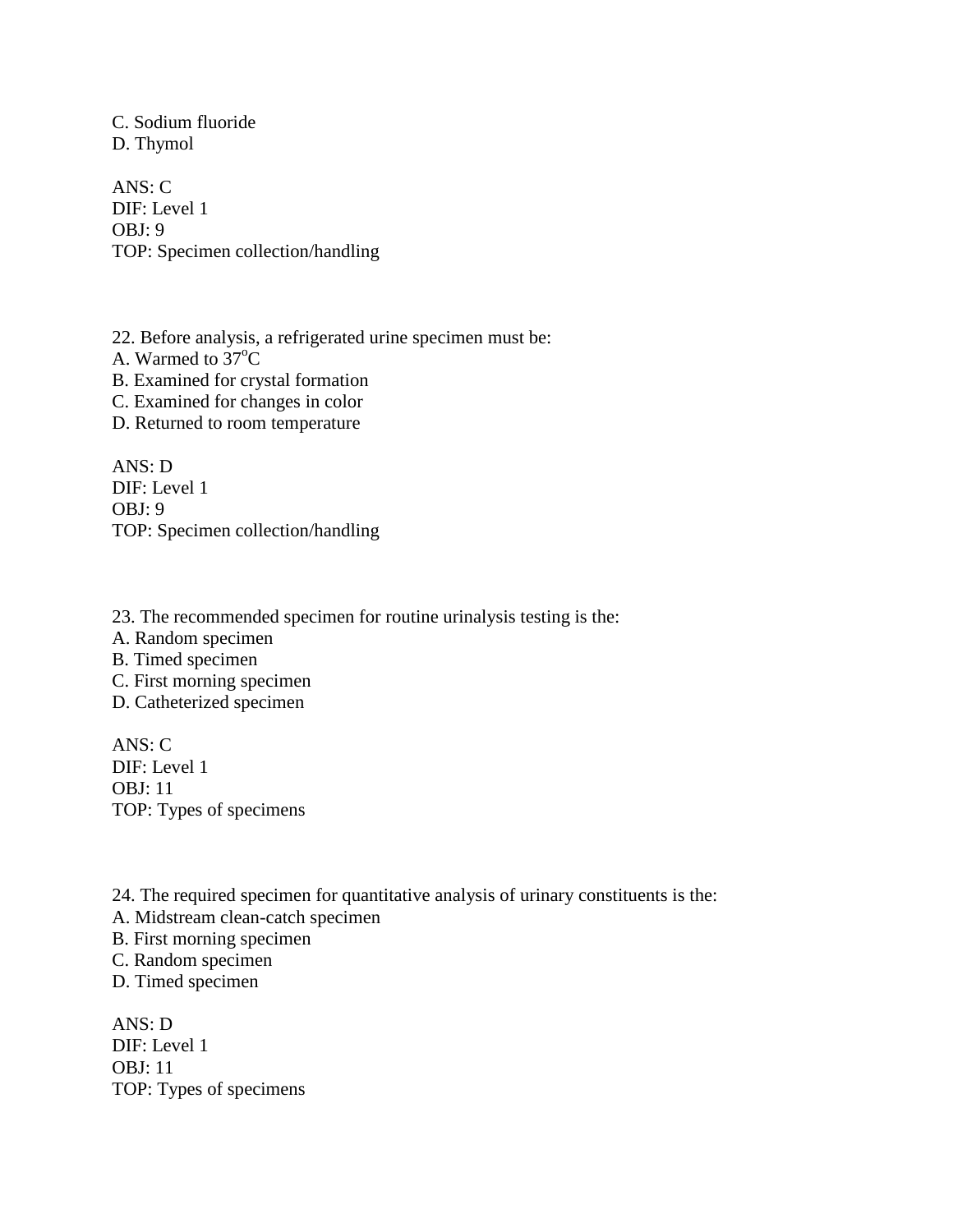25. A first morning specimen is frequently requested to confirm:

- A. Orthostatic proteinuria
- B. Fanconi's syndrome
- C. Urinary tract infection
- D. Antidiuretic hormone (ADH) deficiency

ANS: A DIF: Level 1 OBJ: 11 TOP: Types of specimens

26. The first morning specimen from a patient with no history of symptoms for diabetes is positive for glucose. The patient should:

A. Be given a glucose tolerance test

- B. Be asked to collect the second morning specimen
- C. Be asked to collect a timed specimen
- D. Be tested for renal tubular damage

ANS: B DIF: Level 2 OBJ: 11 TOP: Types of specimens

27. The specimen of choice for routine urinalysis is the first morning urine because it:

- A. Has a high volume
- B. Is produced while the body is in a resting state
- C. Is more dilute to prevent false-positive reactions
- D. Is more concentrated to better detect abnormalities

ANS: D DIF: Level 2 OBJ: 11 TOP: Types of specimens

28. All of the following specimens are acceptable for a urine culture *except*:

A. Catheterized specimen

B. Timed specimen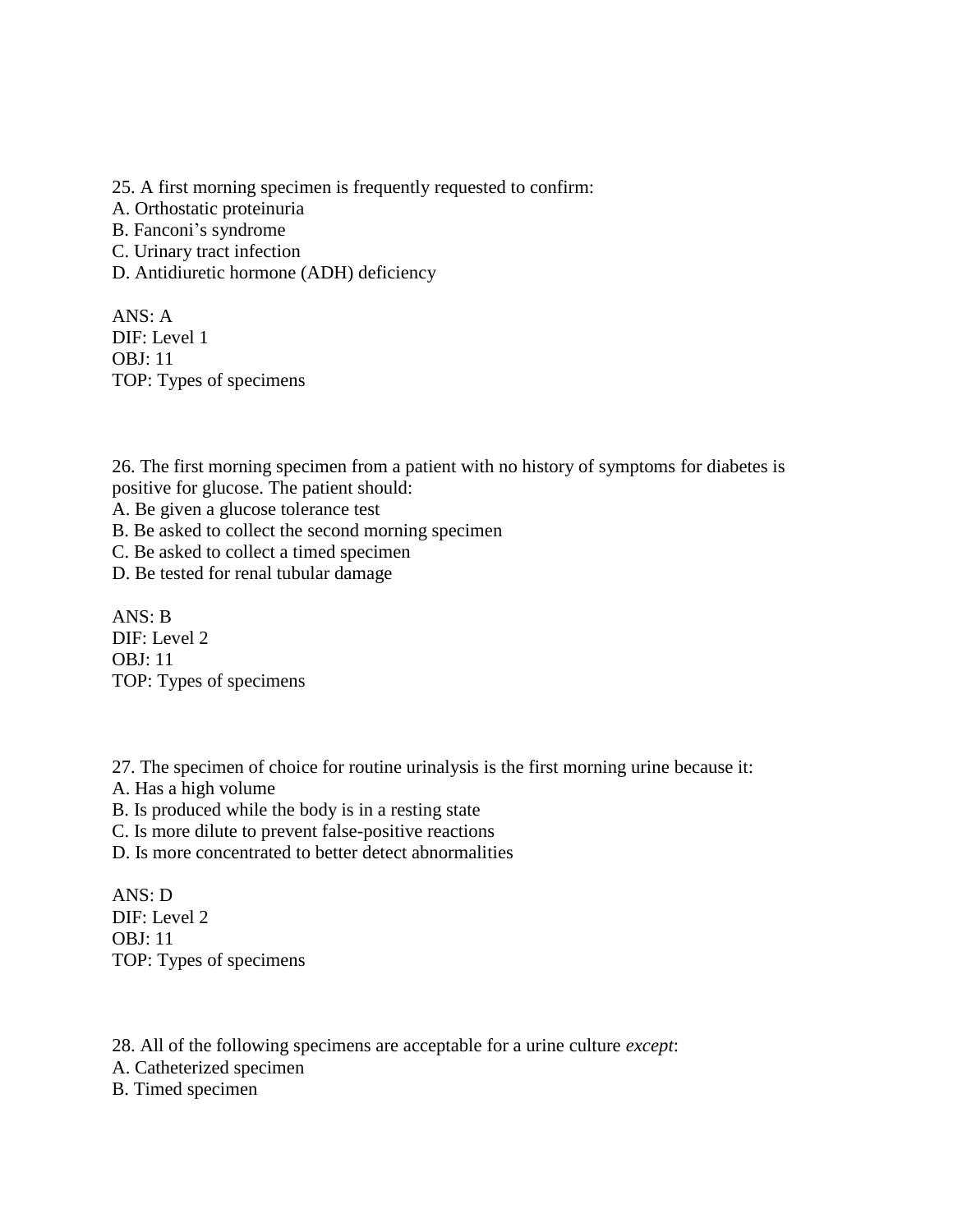C. Suprapubic aspiration D. Midstream clean-catch specimen

ANS: B DIF: Level 1 OBJ: 11 TOP: Types of specimens

29. Quantitation of a substance that varies with daily activities should be performed on a: A. Timed overnight specimen B. First morning specimen C. 24-hour specimen D. 2-hour postprandial specimen

ANS: C DIF: Level 2 OBJ: 11 TOP: Types of specimens

30. Failure to empty the bladder before beginning the collection of a timed urine specimen will:

A. Cause falsely increased results

B. Affect the preservation of glucose

C. Cause falsely decreased results

D. Adversely affect culture results

ANS: A DIF: Level 2 OBJ: 10 TOP: Types of specimens

31. An alternative to the catheterized specimen is the:

A. Fasting specimen

B. First morning specimen

C. Midstream clean-catch specimen

D. Three glass collection

ANS: C DIF: Level 1 OBJ: 11 TOP: Types of specimens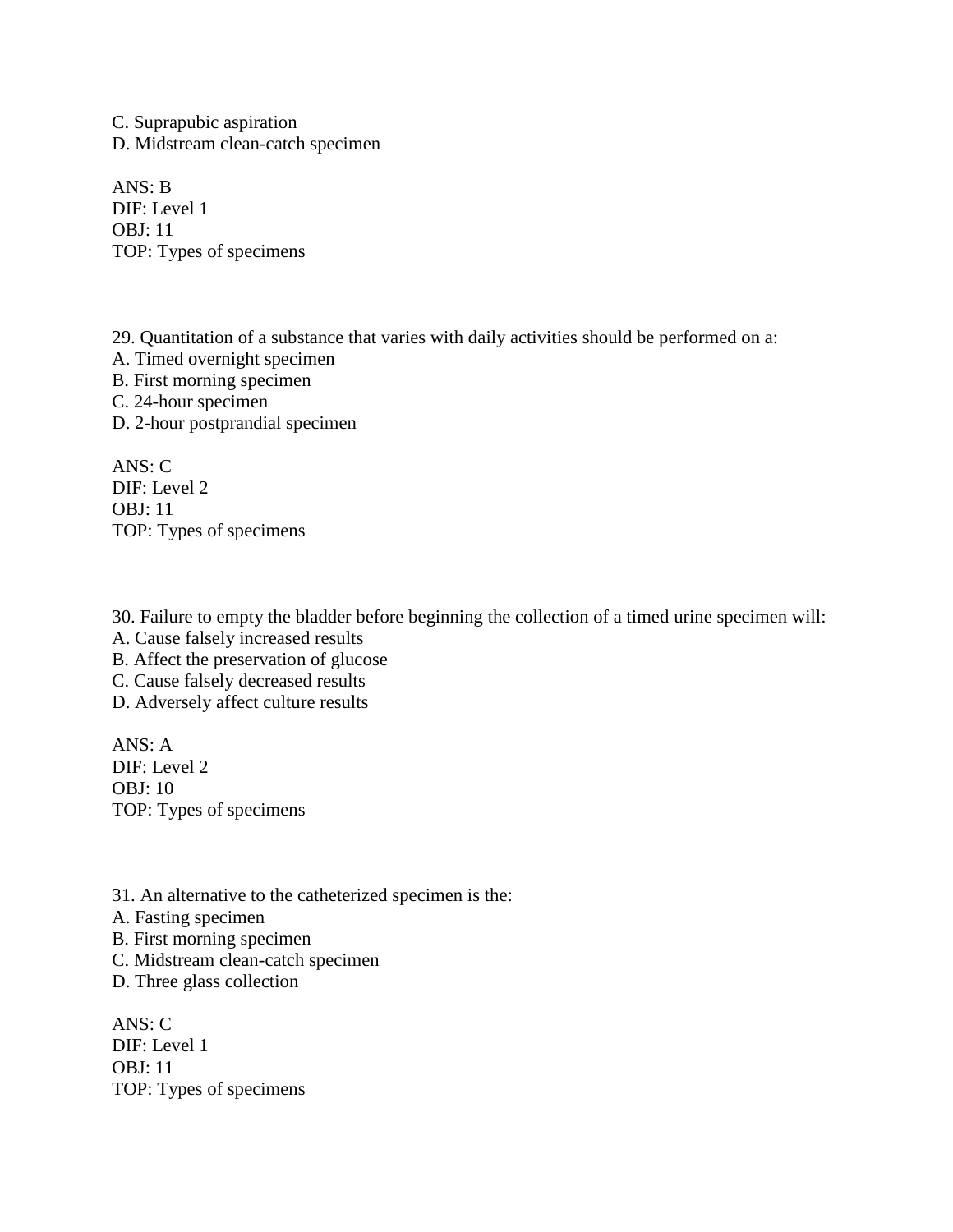32. The least contaminated specimen for bacterial culture is the:

A. Catheterized specimen

B. Suprapubic aspiration

- C. Three glass collection
- D. Midstream clean-catch specimen

ANS: B DIF: Level 2 OBJ: 11 TOP: Types of specimens

33. The three glass collection is used for the diagnosis of: A. Bladder cancer B. Urinary tract infection C. Diabetes mellitus D. Prostate infection

ANS: D DIF: Level 1 OBJ: 11 TOP: Types of specimens

34. Documentation of appropriate handling of specimens for drug analysis is provided by the: A. Urinalysis supervisor B. Physician C. Temperature readings

D. Chain of custody form

ANS: D DIF: Level 1 OBJ: 11 TOP: Types of specimens

35. The liver breaks down protein to form what waste product? A. Urea B. Amino acids C. Sodium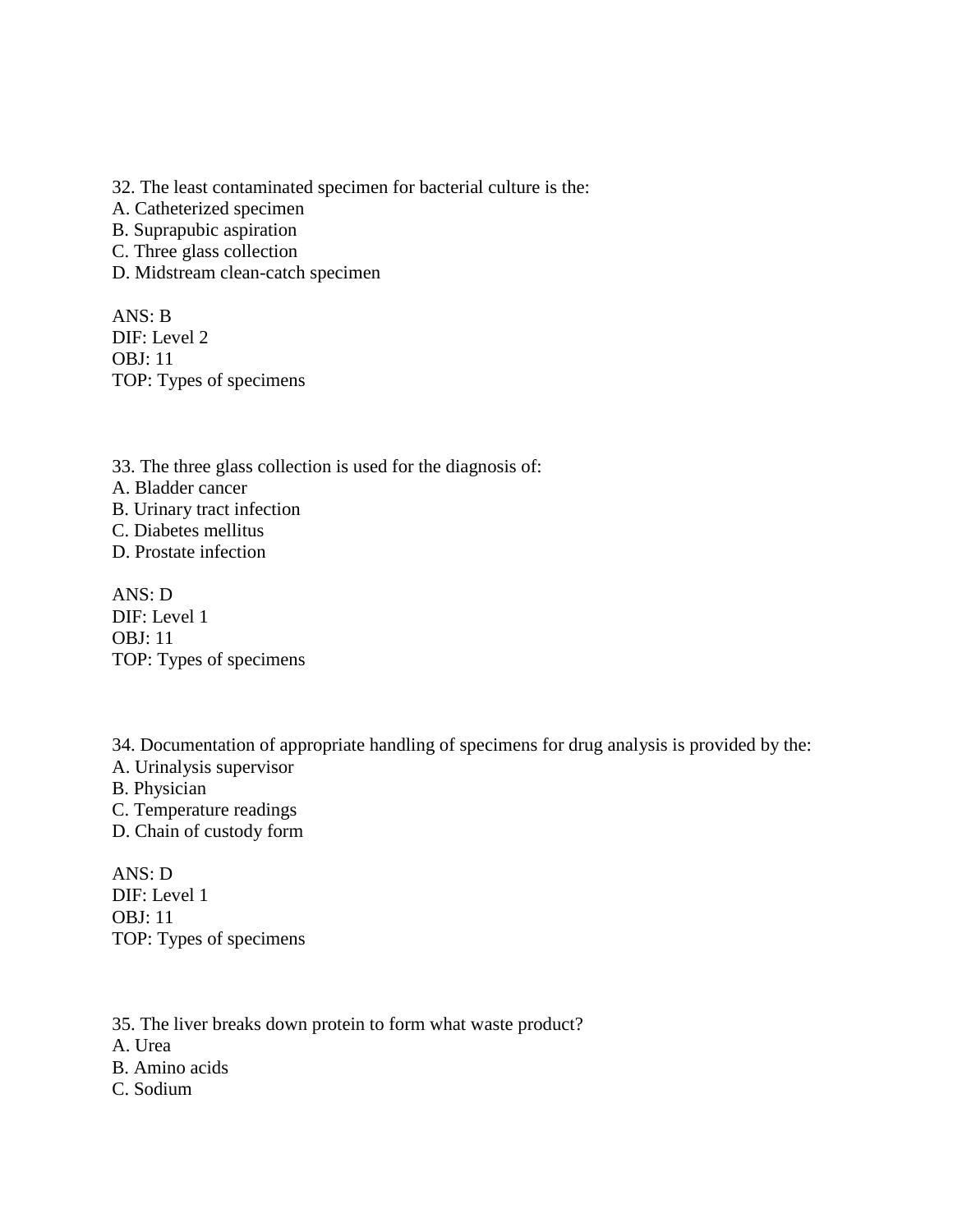D. Chloride

ANS: A DIF: Level 1 OBJ: 1 TOP: Urinalysis composition

36. An increase in urine production during the night is described as: A. Anuria B. Oliguria C. Polyuria D. Nocturia

ANS: D DIF: Level 1 OBJ: 3 TOP: Urine volume

37. Where should labels on urine specimen containers be placed? A. Container B. Lid C. Bottom D. Placement does not matter

ANS: A DIF: Level 1 OBJ: 6 TOP: Specimen collection/handling

- 38. Increased turbidity in urine stored at room temperature is usually caused by:
- A. Evaporation
- B. White blood cells
- C. Bacterial growth
- D. Protein precipitation

ANS: C DIF: Level 1 OBJ: 7 TOP: Specimen collection/handling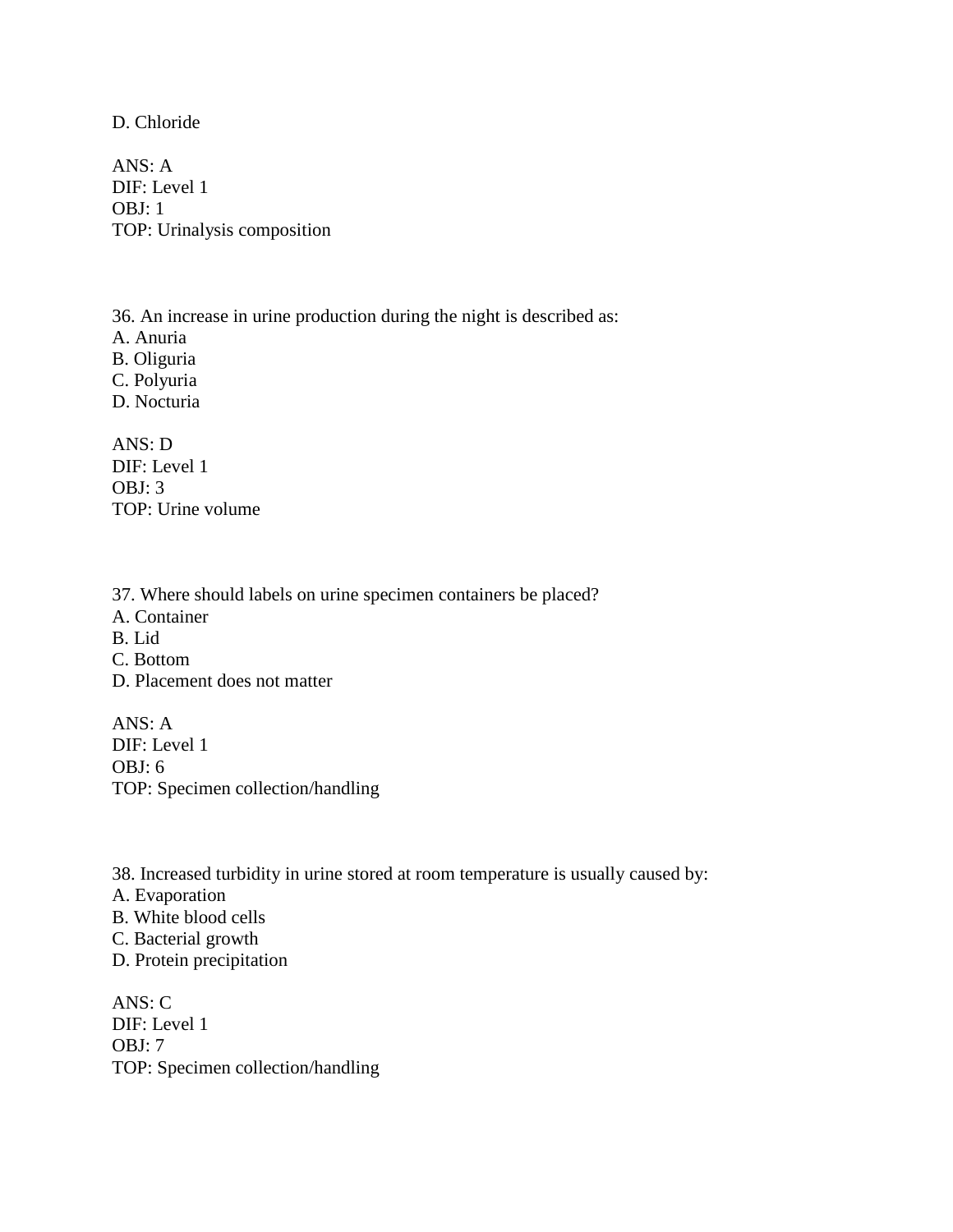39. What is the maximum length of time a urine specimen can remain unpreserved at room temperature before testing?

A. 30 minutes B. 2 hours C. 3 hours

D. 6 hours

ANS: B DIF: Level 1 OBJ: 8 TOP: Specimen collection/handling

40. Which specimen(s) from a three glass collection do(es) *not* have to be examined microscopically?

A. #1 B. #2  $C. \#3$ D. All should be examined

ANS: B DIF: Level 2 OBJ: 11 TOP: Types of specimens

## Matching

*State whether the following actions will cause false-positive or false-negative test results:*

A. False-positive

B. False-negative

41. The temperature of a specimen for drug testing is  $25^{\circ}$ C when measured within 4 minutes of collection.

42. The second sample of a three glass collection has a positive urine culture.

43. A patient is deprived of fluids during a 6-hour timed urine collection.

44. Aliquots from 24-hour specimens are being obtained before measuring and mixing the sample.

| $41.$ ANS: B<br>TOP:<br>OBJ: $1'$<br>DIF:<br>Level 2<br>Types of |  |
|------------------------------------------------------------------|--|
|------------------------------------------------------------------|--|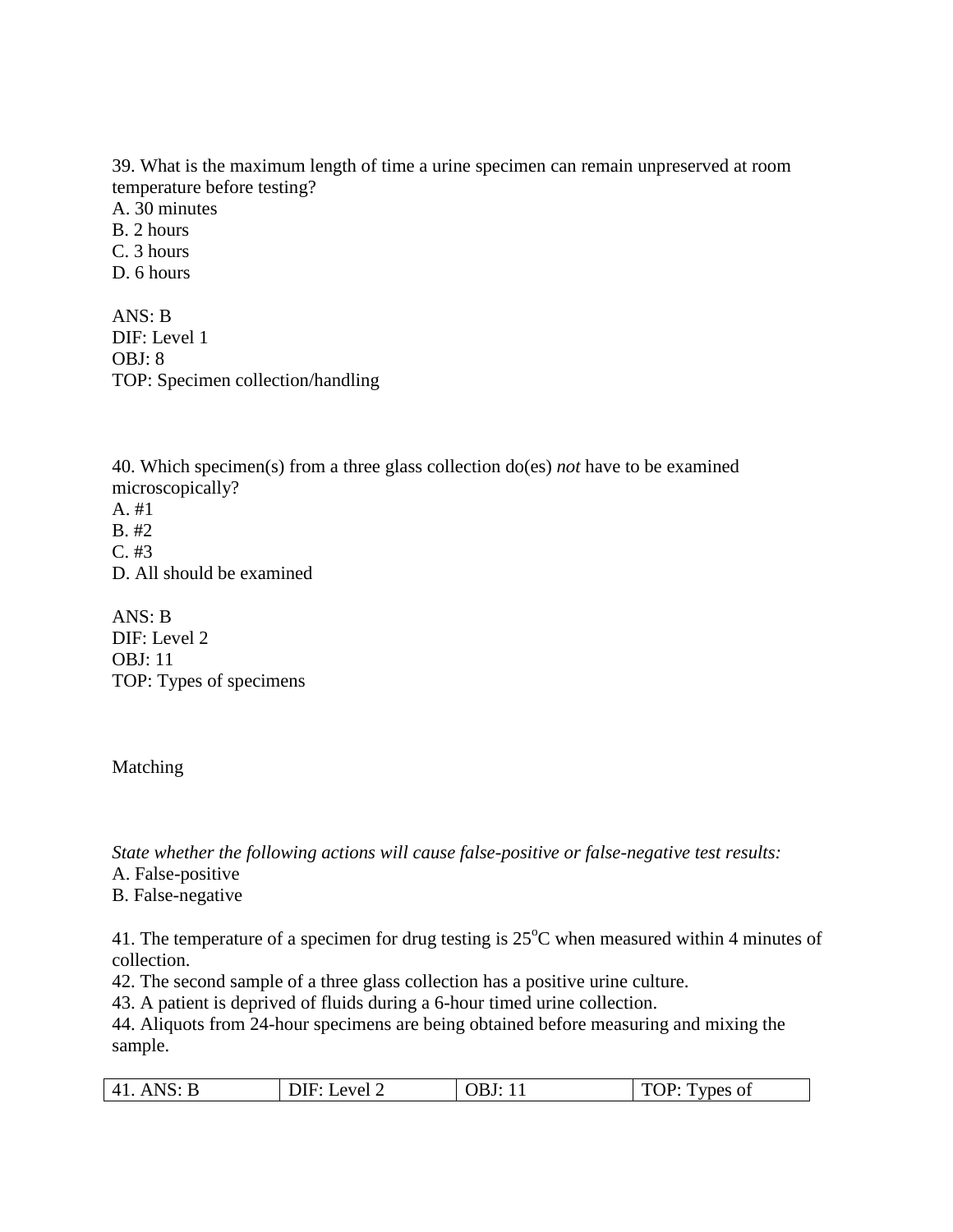|            |              |                 | specimens case<br>study                  |
|------------|--------------|-----------------|------------------------------------------|
| 42. ANS: A | DIF: Level 2 | <b>OBJ</b> : 11 | TOP: Types of<br>specimens case<br>study |
| 43. ANS: B | DIF: Level 2 | <b>OBJ: 11</b>  | TOP: Types of<br>specimens case<br>study |
| 44. ANS: B | DIF: Level 2 | <b>OBJ</b> : 11 | TOP: Types of<br>specimens case<br>study |

True/False

45. Urine contains organic and inorganic chemicals that can vary with body metabolic functions.

ANS: True DIF: Level 1 OBJ:1 TOP: Urinalysis composition

46. Physicians performing urinalysis can determine whether a specimen is urine from the presence of formed elements.

ANS: False DIF: Level 1 OBJ: 2 TOP: Urinalysis composition

47. Dietary intake does not influence urine volume.

ANS: False DIF: Level 2 OBJ: 3 TOP: Urinalysis volume